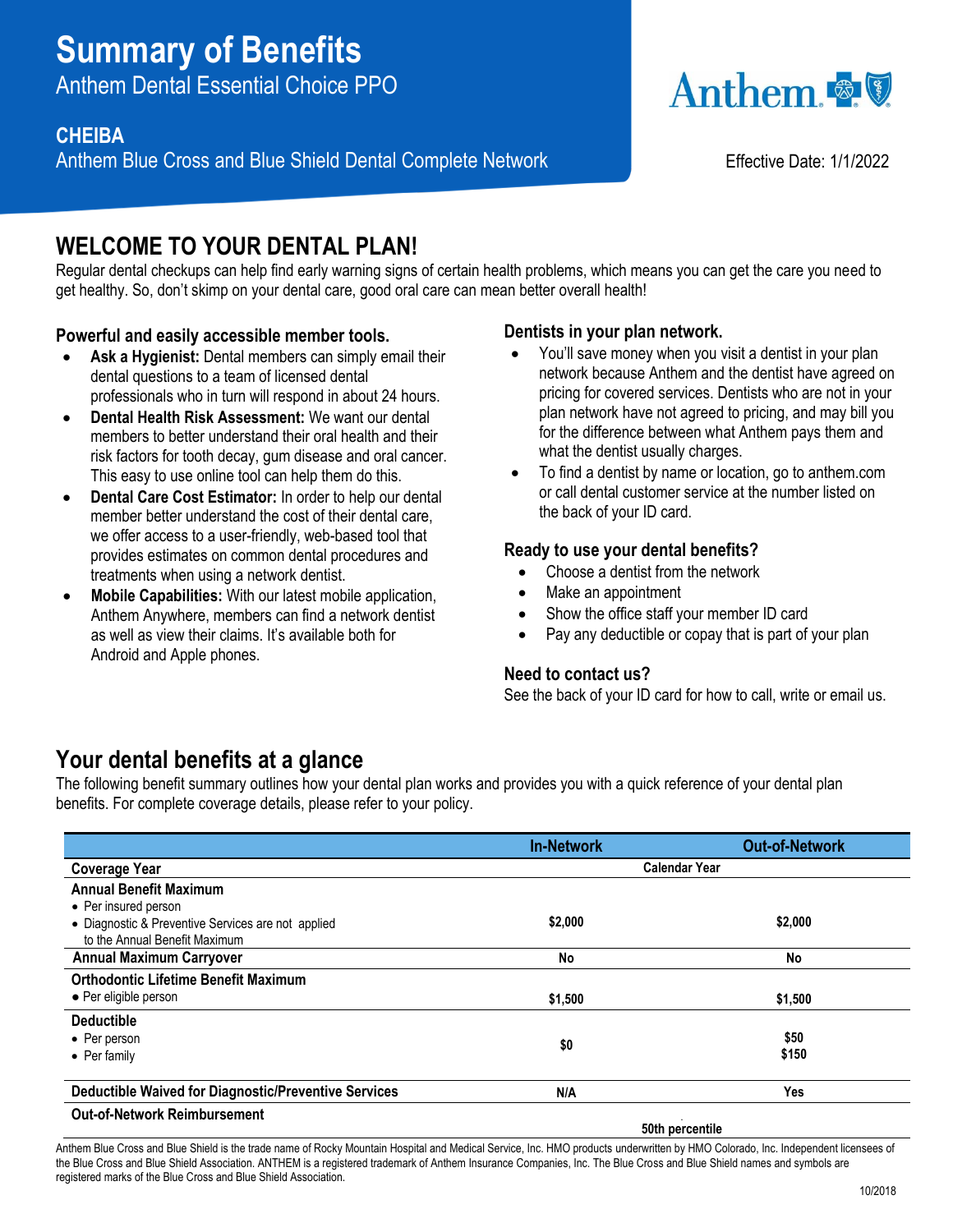| <b>Dental Services</b>                                                                                                                                                                                                                                                                                                                                                                                                                                                                                                                                                                                                                                                                    | <b>In-Network</b><br><b>Anthem Pays:</b> | <b>Out-of-Network</b><br><b>Anthem Pays:</b> | <b>Waiting Period</b> |
|-------------------------------------------------------------------------------------------------------------------------------------------------------------------------------------------------------------------------------------------------------------------------------------------------------------------------------------------------------------------------------------------------------------------------------------------------------------------------------------------------------------------------------------------------------------------------------------------------------------------------------------------------------------------------------------------|------------------------------------------|----------------------------------------------|-----------------------|
| <b>Diagnostic &amp; Preventive Services</b><br>• Periodic dental exam<br>$\circ$ Limited to three per calendar year<br>• Teeth cleaning (prophylaxis)<br>$\circ$ Limited to three per calendar year; combined with periodontal maintenance<br>• Bitewing X-rays<br>$\circ$ Limited to one set per calendar year<br>• Full-Mouth or Panoramic X-rays<br>$\circ$ Limited to one per three years<br>• Fluoride application<br>$\circ$ Limited to two per calendar year through age 18<br>• Sealant application<br>$\circ$ Limited to one per calendar year through age 18                                                                                                                    | 100% coinsurance                         | 80% coinsurance                              | No waiting period     |
| <b>Basic (Restorative) Services</b><br>• Consultation (second opinion)<br>$\circ$ Limited to one per calendar year; only with X-rays and no other services<br>• Space maintainer insertion<br>$\circ$ Limited to one time per tooth per lifetime through age 18<br>• Amalgam (silver-colored) filling<br>$\circ$ Limited to one per tooth surface per 24 months<br>• Composite (tooth-colored) filling<br>○ Limited to one per tooth surface per 12 months (fillings on front teeth)<br>$\circ$ Limited to one per tooth surface per 24 months (fillings on back teeth)<br>posterior (back) fillings paid as a composites<br>• Brush biopsy (cancer test)<br>○ Covered once per 12 months | 80% coinsurance                          | 60% coinsurance                              | No waiting period     |
| <b>Endodontics (Non-Surgical)</b><br>• Root Canal and retreatments<br>$\circ$ Limited to one per tooth per 3 calendar years; permanent teeth only                                                                                                                                                                                                                                                                                                                                                                                                                                                                                                                                         | 80% coinsurance                          | 60% coinsurance                              | No waiting period     |
| <b>Endodontics (Surgical)</b><br>• Apicoectomy and apexification<br>$\circ$ Limited to one per tooth per lifetime; permanent teeth only                                                                                                                                                                                                                                                                                                                                                                                                                                                                                                                                                   | 80% coinsurance                          | 60% coinsurance                              | No waiting period     |
| <b>Periodontics (Non-Surgical)</b><br>• Periodontal maintenance<br>$\circ$ Limited to four times per 12 months, combined with teeth cleanings<br>• Scaling and root planning<br>$\circ$ Limited to one time per quadrant per calendar year (when the tooth pocket has a depth<br>of four millimeters or greater)                                                                                                                                                                                                                                                                                                                                                                          | 80% coinsurance                          | 60% coinsurance                              | No waiting period     |
| <b>Periodontics (Surgical)</b><br>• Periodontal surgery (osseous, gingivectomy, graft procedures)<br>$\circ$ Limited to one per quadrant per 36 months                                                                                                                                                                                                                                                                                                                                                                                                                                                                                                                                    | 80% coinsurance                          | 60% coinsurance                              | No waiting period     |
| <b>Oral Surgery (Simple)</b><br>• Simple extraction                                                                                                                                                                                                                                                                                                                                                                                                                                                                                                                                                                                                                                       | 80% coinsurance                          | 60% coinsurance                              | No waiting period     |
| <b>Oral Surgery (Complex)</b><br>• Surgical extraction                                                                                                                                                                                                                                                                                                                                                                                                                                                                                                                                                                                                                                    | 80% coinsurance                          | 60% coinsurance                              | No waiting period     |
| <b>Major (Restorative) Services</b><br>• Crowns, onlays, veneers<br>$\circ$ Limited to one per tooth per 60 months                                                                                                                                                                                                                                                                                                                                                                                                                                                                                                                                                                        | 50% coinsurance                          | 40% coinsurance                              | No waiting period     |
| <b>Prosthodontics</b><br>• Dentures and bridges<br>$\circ$ Limited to one per tooth/arch per 60 months<br>• Implant placement<br>$\circ$ Limited to one per tooth/arch per 120 months;<br>• Implant prosthodontics<br>$\circ$ Limited to one per tooth/arch per 60 months; paid as a non-implant crown, bridge,<br>and/or denture                                                                                                                                                                                                                                                                                                                                                         | 50% coinsurance                          | 40% coinsurance                              | No waiting period     |
| <b>Repairs/Adjustments</b><br>• Crown, denture, and bridge repairs<br>$\circ$ Limited to one per tooth per 12 months; not covered if within 6 months of placement<br>• Denture and bridge adjustments<br>$\circ$ Limited to two per tooth per 12 months; not covered if within 6 months of placement                                                                                                                                                                                                                                                                                                                                                                                      | 50% coinsurance                          | 40% coinsurance                              | No waiting period     |

Anthem Blue Cross and Blue Shield is the trade name of Rocky Mountain Hospital and Medical Service, Inc. HMO products underwritten by HMO Colorado, Inc. Independent licensees of the Blue Cross and Blue Shield Association. ANTHEM is a registered trademark of Anthem Insurance Companies, Inc. The Blue Cross and Blue Shield names and symbols are registered marks of the Blue Cross and Blue Shield Association.